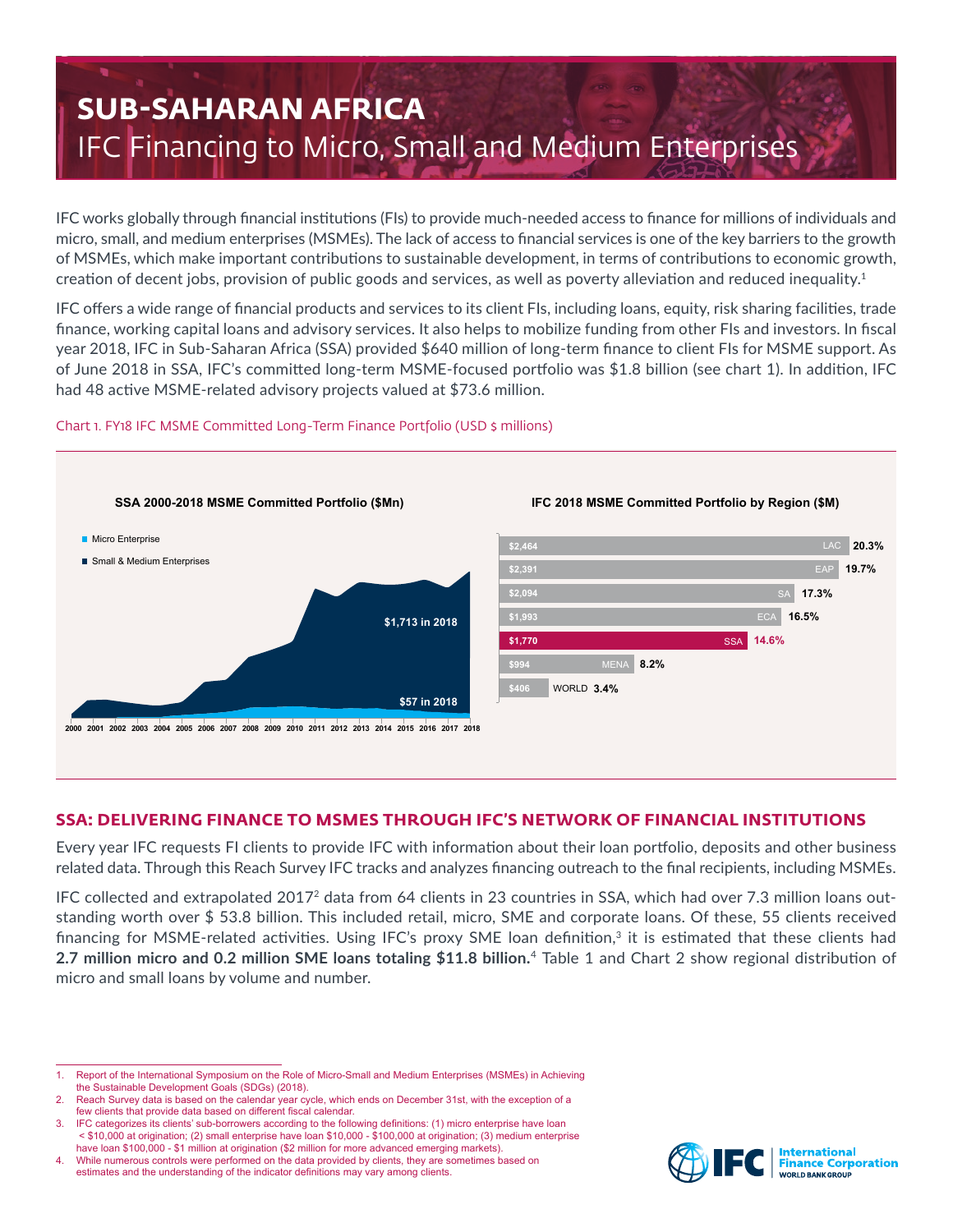

## Table 1: IFC FI Clients' Micro and SME Outstanding Loan Portfolio by Region, 2017

| <b>Region</b>                   | <b>Micro Loans</b> |             | <b>SME Loans</b> |             | <b>MSME Loans</b> |             |
|---------------------------------|--------------------|-------------|------------------|-------------|-------------------|-------------|
|                                 | # Millions         | \$ Billions | # Millions       | \$ Billions | # Millions        | \$ Billions |
| East Asia and the Pacific       | 11.21              | 31.51       | 5.05             | 178.19      | 16.26             | 209.69      |
| Europe and Central Asia         | 2.68               | 5.94        | 0.85             | 52.56       | 3.53              | 58.51       |
| Latin America and the Caribbean | 12.08              | 12.41       | 1.55             | 90.62       | 13.63             | 103.03      |
| Middle East and North Africa    | 1.15               | 0.81        | 0.04             | 5.10        | 1.19              | 5.91        |
| South Asia                      | 24.58              | 21.71       | 0.65             | 27.96       | 25.23             | 49.68       |
| <b>Sub-Saharan Africa</b>       | 2.72               | 1.47        | 0.19             | 10.32       | 2.91              | 11.79       |
| <b>Total Loans</b>              | 54.42              | 73.86       | 8.32             | 364.75      | 62.74             | 438.60      |

### Chart 2: IFC FI Clients' Micro and SME Outstanding Loan Portfolio Distribution (%), 2017



# **FOSTERING ECONOMIC GROWTH AND SOCIAL WELFARE: THE ESTIMATED IMPACT ON SME JOB CREATION**

According to IFC's in-house econometric model, every million dollars loaned to SMEs in developing countries created an estimated average of 16.3 additional permanent jobs over two years, when compared to firms that did not have access to finance.<sup>5</sup> In addition to the Reach Survey data, this model uses primary data collected by IFC during SME surveys and the World Bank Enterprise Survey data. Extrapolating IFC's estimate to its own client financial institutions suggests that in 2017, due to their SME lending activities, the availability of financing resulted in the creation of about 61,000 to 113,000 additional permanent jobs in Sub-Saharan Africa (see Table 1 and Chart 3).

5. Job creation estimates capture the number of additional permanent jobs added by SMEs only who receive financing, compared to similar SMEs who do not have access to financing. The model relies on the growth of the SME loan portfolio as the key input. The range is based on different assumptions about loan disbursement.

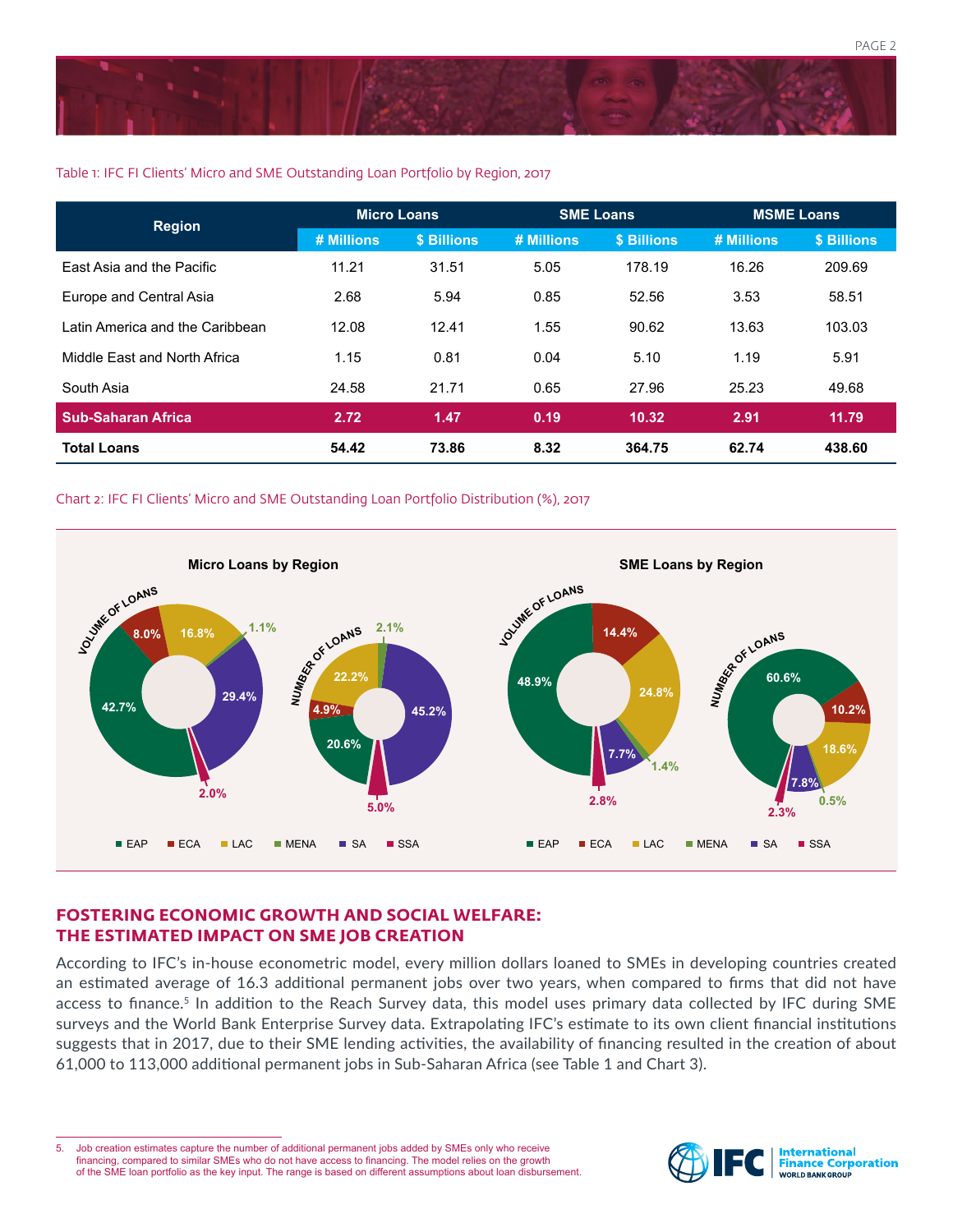

#### Chart 3. SME Jobs Created in 2017 ('000s)



# **SSA: AN OVERVIEW OF OUTCOMES FOR IFC ENGAGEMENTS: MICROFINANCE AND SME**

IFC places its MSME clients in two categories: FIs supported by IFC in the area of microfinance – clients with microfinancefocused engagements; and FIs supported by IFC in the area of SME financing – clients with SME-focused engagements.

In 2017, IFC collected or extrapolated data from 17 microfinance and 38 SME-focused engagements in SSA. SME-focused clients funded about 33.3 percent of the total number of micro loans representing 56.3 percent of the total funding for the microenterprises. Likewise, the microfinance focused clients actively crossed over to SME with 9.5 percent of the number of SME loans and 4.9 percent of the total volume. In addition, 41.2 percent of clients with microfinance-focused engagement and 18.4 percent of clients with SME-focused engagement received advisory services.

Table 3: SME-Focused Engagements in SSA<sup>7</sup>

#### Table 2: Microfinance-Focused Engagements in SSA<sup>6</sup>

|                     | <b>Outstanding</b><br><b>Loan Portfolio</b> |             | Average<br><b>Loan Size</b> | <b>NPLs</b> |                     | <b>Outstanding</b><br>Loan Portfolio |                        | <b>Average Loan</b><br><b>Size</b> | <b>NPLs</b> |
|---------------------|---------------------------------------------|-------------|-----------------------------|-------------|---------------------|--------------------------------------|------------------------|------------------------------------|-------------|
| Loan<br><b>Type</b> | # Millions                                  | \$ Billions |                             | %           | Loan<br><b>Type</b> |                                      | # Millions \$ Billions | S.                                 | $\sqrt{2}$  |
| Micro               | 1.8                                         | 0.6         | 353.2                       | 5.2%        | Micro               | 0.9                                  | 0.8                    | 910.1                              | 23.1%       |
| <b>SME</b>          | 0.0                                         | 0.5         | 28.156.5                    | 4.5%        | <b>SME</b>          | 0.2                                  | 9.8                    | 57,635.0                           | 6.2%        |
| <b>Total</b>        | 1.8                                         | 1.1         | 625.3                       | 4.9%        | <b>Total</b>        | 1.1                                  | 10.6                   | 9.880.3                            | 7.4%        |

Notably, SME-focused engagements reported higher NPLs, especially among the Micro loans. Overall, the microfinancefocused engagements have shown significant higher asset quality with lower NPLs (see Tables 2 and 3).

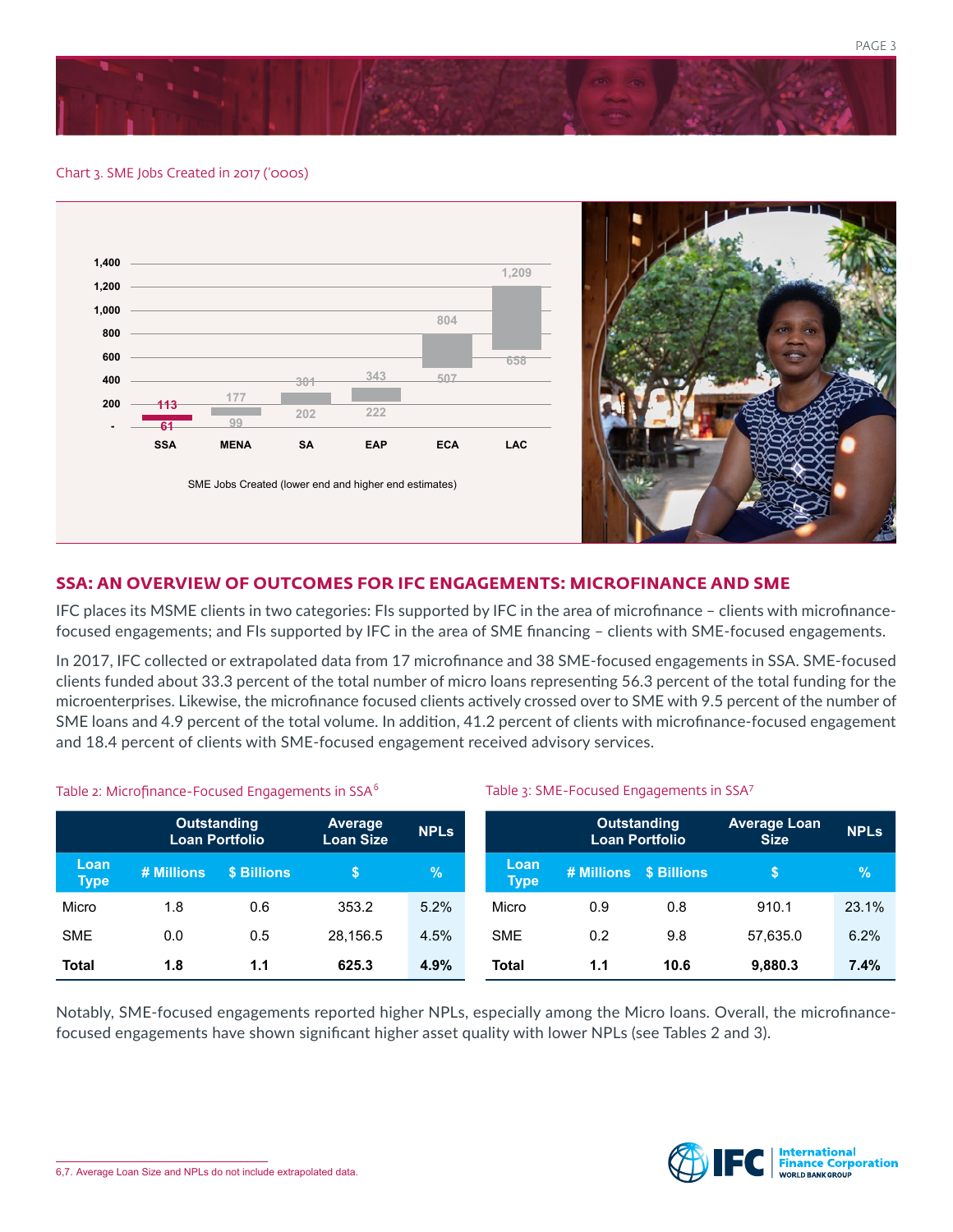

## **SSA: IFC CLIENTS' LOANS TO WOMEN AND WOMEN-OWNED MSMEs**

Gender equality is a fundamental condition for a prosperous and sustainable world; however, in many countries women have lower access to education, employment, business opportunities and financial services, as well as unequal social status and rights. The annual estimated credit gap for women-owned SMEs is about \$1.7 trillion.<sup>8</sup>

To address this challenge, IFC launched in 2012 Banking on Women Program that promotes financing for women-owned SMEs. In addition, recently IFC requested clients to report on their loan portfolios to women-owned enterprises. In 2017, 38 IFC FI clients provided data for micro loans to women while 38 FI clients provided SME loans to women data. These clients provided 60.9 percent of total micro loans by number to women, and 13.0 percent of total SME loans by number to women-owned firms<sup>9</sup> (see Table 4). Non-performing loans of the women borrowers were lower comparing to overall Micro loan NPLs (see Tables 4 and 3).

#### Table 4: SSA: IFC FI Clients' Loans to Women and Women-owned MSMEs

|            | Number of<br><b>Loans to Women</b> | <b>Total Volume of</b><br><b>Loans to Women</b> | Number of<br><b>Loans to Women</b> | <b>Total Volume of</b><br>Loans to Women | <b>NPLs (Loans)</b><br>to Women) | <b>NPLS (All</b><br>Loans) |
|------------|------------------------------------|-------------------------------------------------|------------------------------------|------------------------------------------|----------------------------------|----------------------------|
| Loan Type  | # 000                              | \$ Millions                                     | % Of total                         | % Of total                               | $\%$                             | $\mathcal{A}$              |
| Micro      | 1.546.2                            | 442.5                                           | 60.9%                              | 34.5%                                    | $5.4\%$                          | 14.7%                      |
| <b>SME</b> | 16.2                               | 675.1                                           | 13.0%                              | $9.1\%$                                  | 3.9%                             | 5.3%                       |

# **SSA: HISTORICAL GROWTH AND**<br>Chart 4. SSA: IFC Clients' MSME Loan Portfolio Growth, 2004-2017 **DYNAMICS OF IFC CLIENTS' MSME PORTFOLIO**

The volume of micro and SME loans by IFC's portfolio of MSME client FIs has grown consistently over time. Three main factors influence MSME loan portfolio growth: 1) changes in the MSME portfolio among existing IFC clients, 2) entries of new clients, and 3) exits of existing clients, when, for example, IFC clients fully repay their loans. The dynamics of these factors determines the MSME reach growth trends from year to year. Thus, in the post-financial crisis period (2011-2017), the MSME loan portfolio increased 45.2 percent by number, and 17.7 percent by volume on a compounded basis. During 2016- 2017, the number of MSME loans increased by 47 percent, however the volume of loans decreased by 0.9 percent (see Chart 4).



8. IFC MSME Finance Gap (2017). http://www.smefinanceforum.org/data-sites/msme-finance-gap

9. IFC defines women-owned SME as a firm with (a) > 51 percent ownership/stake by a woman/women; or (b) > 20 percent owned by a woman/women AND 1 woman as CEO/COO (President/Vice-President) as well as 30 percent of the board of directors being women where a board exists; and which received loans from \$10,000 to \$1 or 2 million at origination.

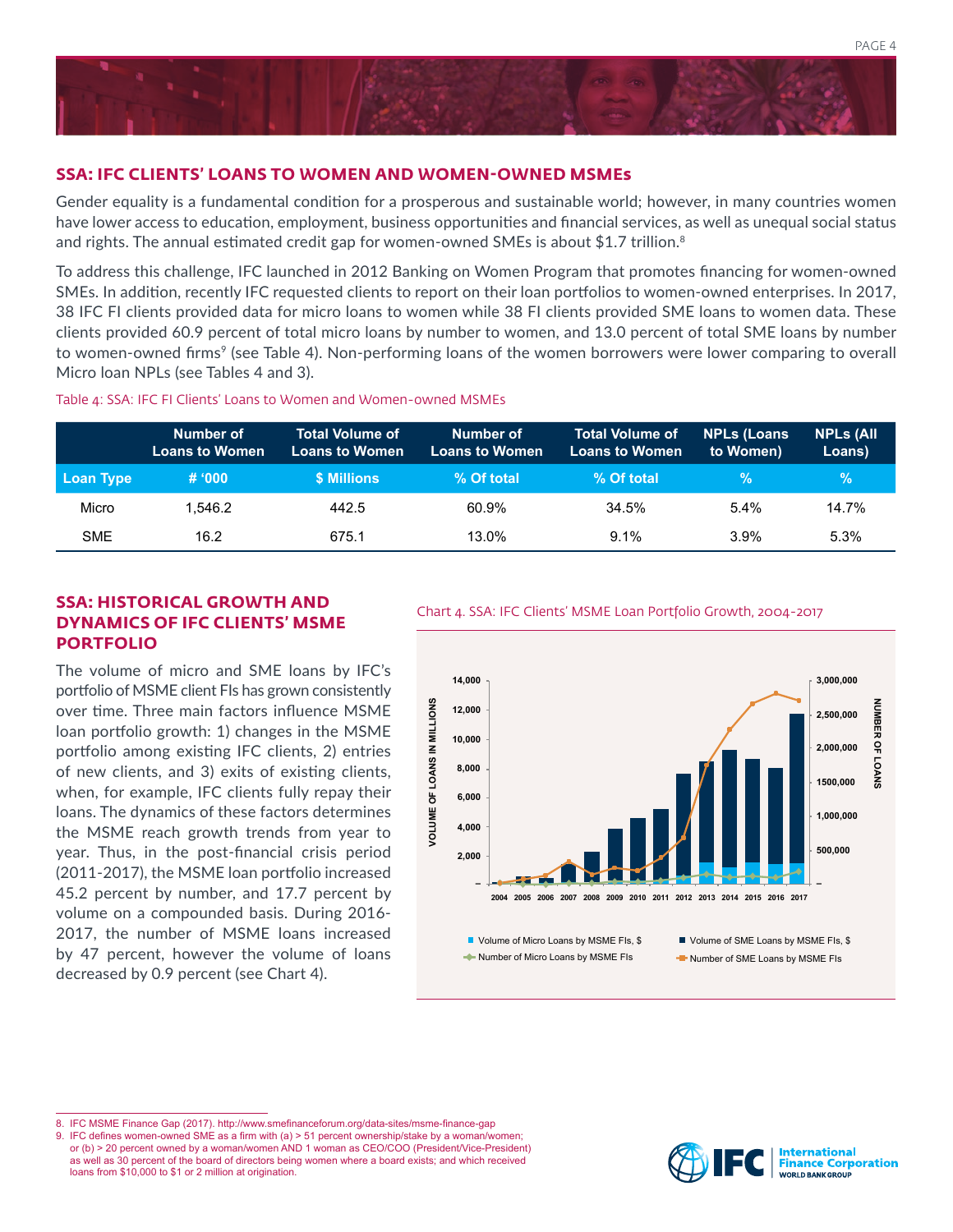

# **SSA: DEPOSIT AND OTHER TRANSACTIONAL ACCOUNTS**

Universal financial access is one of the strategic development goals for the World Bank Group. Financial access may include loans, but can also simply mean someone has access to alternative financial channels (i.e. mobile banking, internet banking) or deposit/saving accounts. The growth of savings accounts is also important because deposits are a major funding source for deposit-taking institutions and a safe place for their clients to store cash.

In 2017, 51 clients reported 129.0 billion in liability accounts, which include current/transactional accounts, interest-bearing deposits, and e-money accounts. One year before, 42 clients reported \$26.7 billion in deposit accounts and other transactional accounts.

Chart 5 demonstrates the distribution of the deposits and other transactional accounts by the type of the account owner. Individual and MSME accounts hold about 64.8 percent of the total deposits volume among SME focused engagements and 84.3 percent among micro engagements.

# **THE MSME FINANCE GAP AND OPPORTUNITIES FOR FIs TO ADDRESS CREDIT CONSTRAINTS**

The World Bank Group report, "MSME Finance Gap: Assessment of the Shortfalls and Opportunities in Financing Micro, Small and Medium Enterprises in Emerging Markets", estimates that in the developing economies surveyed, the potential demand for MSME finance is \$ 8.9 trillion. The finance gap attributable to formal MSMEs in developing countries is valued at \$ 5.2 trillion, which is equivalent to 19 percent of the gross domestic product (GDP) of the 128 countries. This in turn amounts to 1.4 times the current level of MSME lending to these countries.

Moreover, the study estimates that there are 65 million formal micro, small and medium enterprises that are credit constrained, representing 40 percent of all MSMEs in the 128 reviewed countries.

Regional analysis of potential MSME demand demonstrates that it is highest in the East Asia and The Pacific (EAP) region – with almost 58 percent of the total global potential demand (see Chart 6). This is mainly driven by the large demand and supply in China (\$4.4 trillion and \$2.5 trillion, respectively). The finance gap in Latin America and the Caribbean (LAC) is the second largest after the East Asia region, and is mainly driven by Brazil (\$0.6 trillion). India is another big contributor Chart 5. SSA: IFC Clients' Volume of Deposits and Other Transactional Accounts, 2017 (Average Volume Percentage Distribution)